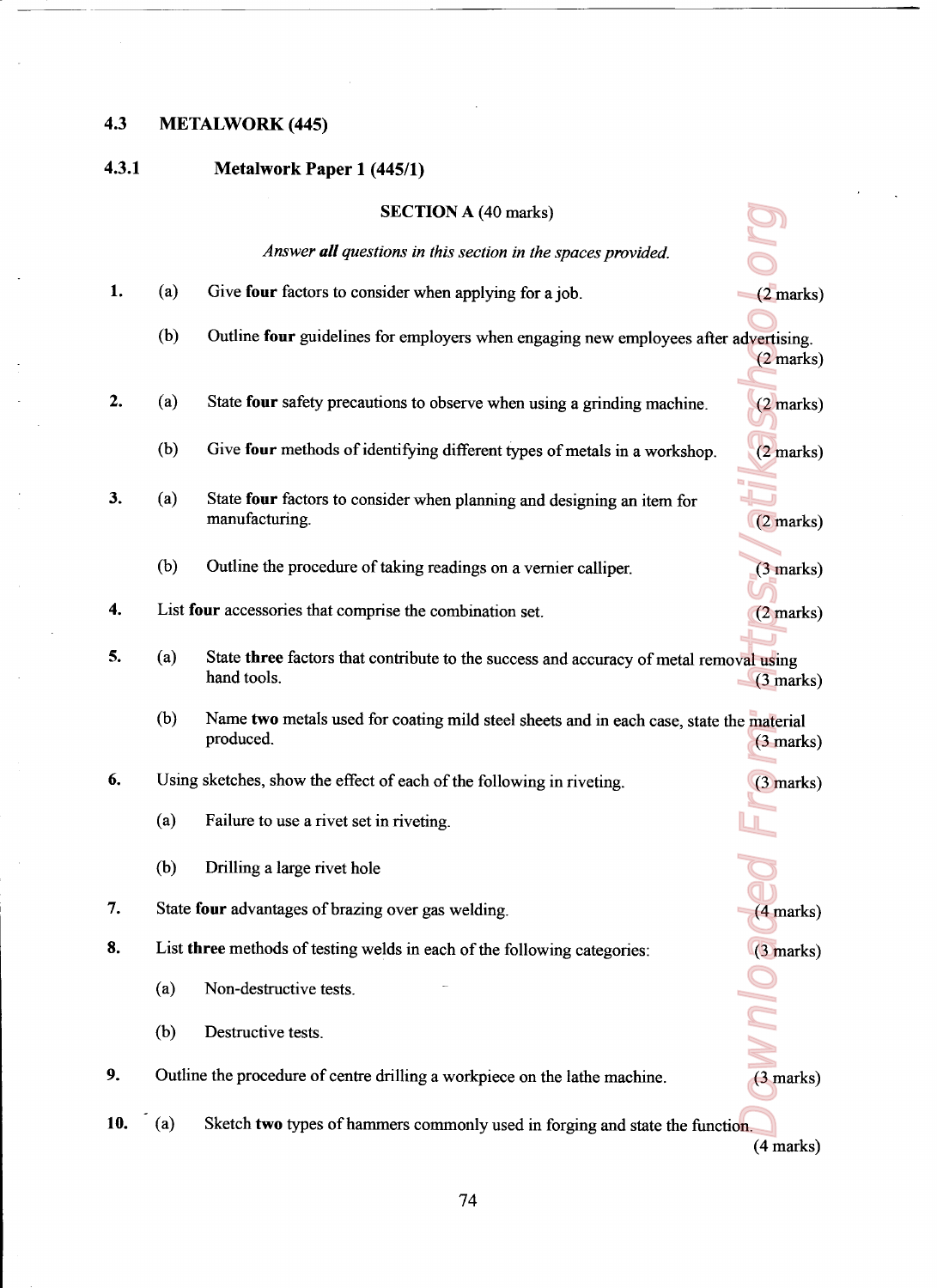(b) Outline the procedure of oil blacking as a method of finishing metallic items.  $(2 \text{ marks})$ 

## SECTION B (60 marks)

Answer question 11 on the A3 paper and any other three questions from this section in the spaces provided. Candidates are advised to spend not more than 25 minutes on question 11.

11. Figure <sup>1</sup> shows <sup>a</sup> machine block drawn in isometric projection.





Draw Full Size in first angle projection the following views of the block: (15 marks)

- (3) Front elevation as viewed in the direction of arrow F.E.
- (b) End elevation as viewed in the direction of arrow BE.
- (c) The plan.

- Roaded From: https://atikaschool.org 12. (a) With the aid of sketches outline the procedure of finding the centre of a round bar using a surface gauge. (10 marks)
	- (b) State five safety precautions to be observed when using taps and dies. (5 marks)

13. (a) Outline the procedure of riveting two plates using two snap head rivets. (10 marks)